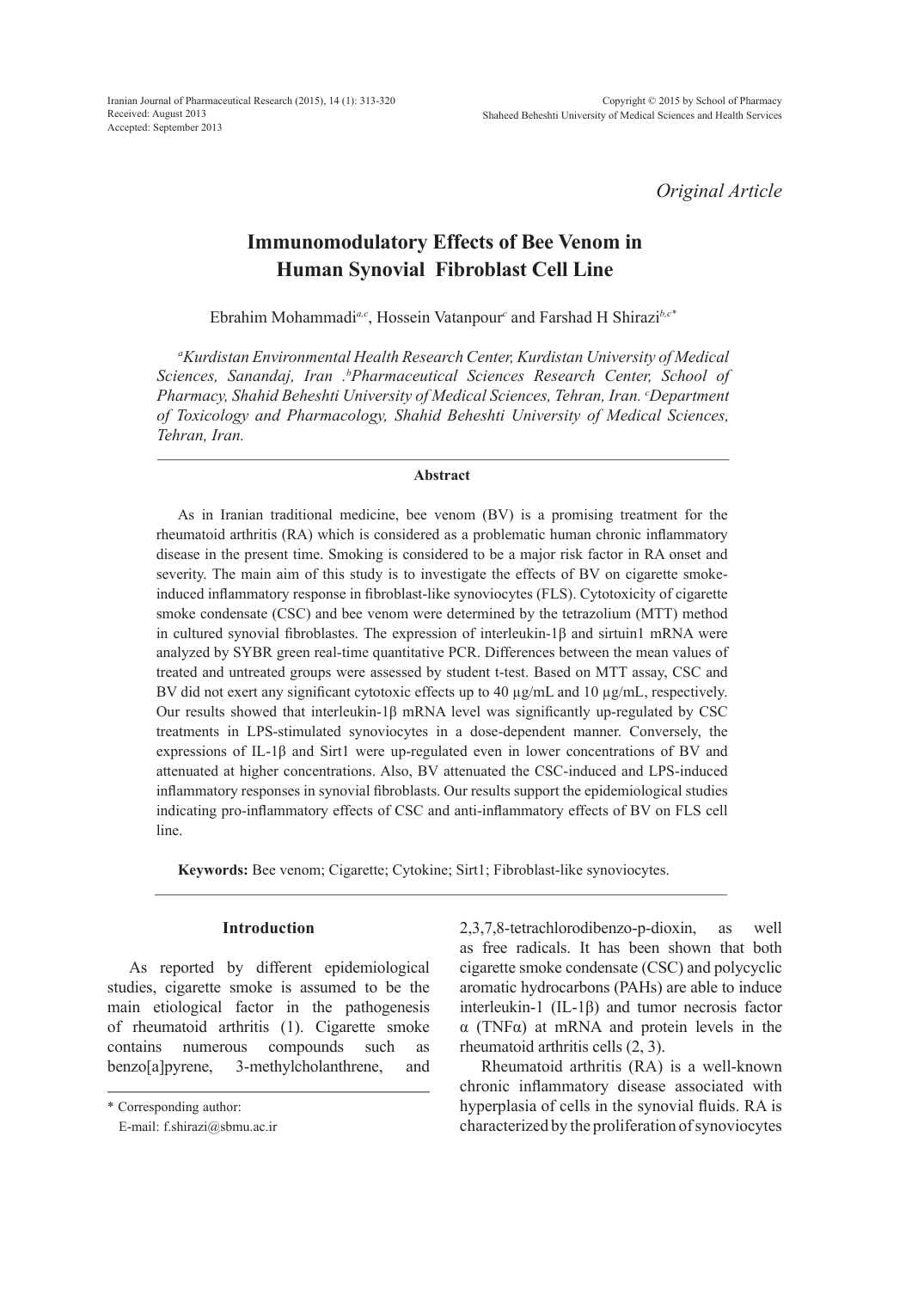that produce pro-inflammatory cytokines which are important in the pathogenesis of RA (4). During synovial hyperplasia of the joint fibroblast-like synoviocytes (FLS) proliferates and forms up to 10-20 layers of cells (5). Fibroblast-like synoviocytes, the key effectors leading to cartilage destruction in the inflamed joint, release a lot of pro-inflammatory cytokines and chemokines (4), among which, IL-1 $\beta$  is the most important cytokine involved in the process of inflammation in RA (6).

Sirtuin 1 (Sirt1), a mammalian homolog for yeast silent information regulator 2 (SIR2), is an NAD+-dependent deacetylase that belongs to the group III of histone deacetylases (7). It plays a key role in many pathological processes, including aging, stress resistance, apoptosis, inflammation, and autoimmunity (8). The function of Sirt1 is mainly involved in the deacetylation of histones and numerous important transcription factors including nuclear factor-κB (NF-κB) (9). In a previous research, Sirt1 was found to be over expressed in synovial tissues and cells from patients with RA. In addition, Sirt1 is shown to act as a pro-inflammatory protein in synovial cells of RA patients (10).

Bee venom (BV) therapy has been used in traditional medicine for the treatment of arthritis for a long time (11, 12). Anti-arthritis effects of BV have been reported in several arthritis models. Inhibition of nuclear factor kappaB (NFκB), a critical transcriptional factor responsible for the regulation of inflammation transcription, attributes to melittin as a major constituent of BV (13). Decrease in the pro-inflammatory cytokines (TNF-α, IL-6 and IL-1β) production, cyclooxygenase and phospholipase enzymes, and reactive oxygen species (ROS) were reported to be associated with the anti-arthritis effects of BV (14). Induction of apoptosis in human rheumatoid synovial fibroblasts has also been reported (15).

# **Experimental**

## *Reagents*

DMEM, penicillin, streptomycin, trypsin/ EDTA and other cell culture reagents were obtained from Gibco BRL. Lipopolysaccharide (LPS) from Escherichia coli serotype 026:B6 was obtained from Sigma (St. Louis, MO, USA). CSC was purchased from Murty Pharmaceuticals (Lexington, KY, USA), made from Kentucky standard cigarettes (1R3F; University of Kentucky, KY, USA).

## *Cell culture*

Human FLS were cultured in DMEM supplemented with 10% heat-inactivated fetal bovine serum and 50 units/mL penicillin/ streptomycin in a humidified atmosphere of 5%  $CO<sub>2</sub>$  at 37 °C. FLS were detached using trypsin/ EDTA and transferred to 96 and/or 6-well plates for experiments. To inhibit any mycoplasma contamination, cells media were continually checked by conditional PCR according to Young *et al.* (16).

### *Cytotoxicity assay*

The cytotoxicity of whole BV and CSC were determined by the ability of living cells to reduce the tetrazolium salt 3-(4,5-dimethylthiazol-2 yl)-2,5-diphenyltetrazolium bromide (MTT) to formazan by the mitochondrial dehydrogenase enzymes. In brief, after culturing in 96 well plates, cells were treated with different concentrations of CSC and BV. Control cells were exposed to 0.1% DMSO and/or sterile normal saline as solvents. The absorbance of each well was determined at wavelength of 570 nm for the dye and 630 nm for the background using a plate reader. The data were then expressed as a relative absorbance at 570 nm.

## *RNA Isolation and reverse transcription*

FLSs at passage numbers 3 to 5, were seeded at a concentration of 2  $10<sup>5</sup> \times$  cells per well in 6-well culture plates. Confluent monolayer cultures in a final volume of 1.5 mL, were then stimulated with LPS (1 μg/mL) for 1 h and treated with 0.4, 4, and 40 µg/mL CSC or 0.1, 1, and 10 µg/mL BV for 24 hours. In another experiments, cells were co-exposed with 40 µg/mL CSC and 10 µg/ mL BV simultaneously. Total RNA isolation was performed according to the Chomczynski method using TriPure RNA isolation Solution (Roche, Germany). Extracted RNAs were dissolved in RNase/DNase free water and quantified at 260 nm using a NanoDrop 2000c spectrophotometer (Thermo Fischer Scientific, USA). Besides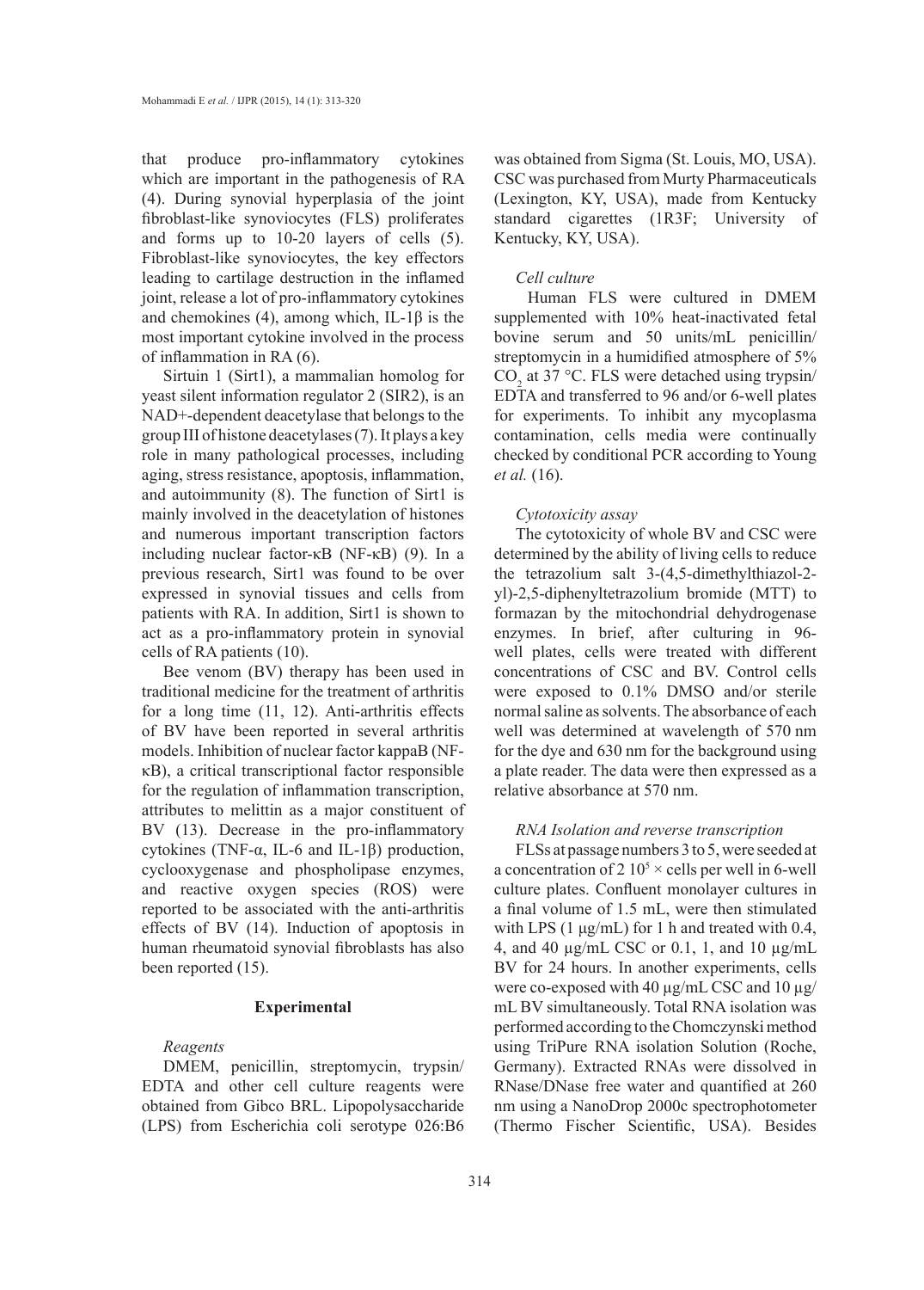| <b>Product Size</b> | Sequence                                 | Primer            | Gene                                        |
|---------------------|------------------------------------------|-------------------|---------------------------------------------|
| -91                 | 5'-TCC CCA GCC CTT TTG TTG A-3'          | IL-1 $\beta$ -For | Interleukin $1\beta$                        |
|                     | 5'-TTA GAA CCA AAT GTG GCC GTG-3'        | $IL-1\beta$ -Rev  |                                             |
| 86                  | 5'-TTC ACC TCG CCG ATC TGC TTC-3'        | Sirt1-For         | Sirtuin 1                                   |
|                     | 5'-TCG CAA CTA TAC CCA GAA CAT AGA CA-3' | Sirt1-Rev         |                                             |
| 87                  | 5'-TGC ACC ACC AAC TGC TTA GC-3'         | GAPDH-For         | Glyceraldehyde-3-phosphate<br>dehydrogenase |
|                     | 5'-GGC ATG GAC TGT GGT CAT GAG-3'        | GAPDH-Rev         |                                             |

**Table 1.** Primer pairs used for PCR of cDNA from FLS cells.

a check for RNA purity (calculated from the 260 nm/280 nm ratio of higher than 1.6), small and equal aliquots of RNA were used to check the quality of extracted RNA using agarose gel electrophoresis. Genomic DNA was decontaminated in RNA samples by RNase-free DNase I enzyme (Fermentas EN0521). cDNA synthesis was performed exactly as described by the supplier of the maxima first strand cDNA synthesis kit (Thermo Scientific) using 1 µg of RNA per reaction.

## *Quantitative real-time PCR*

After primer set-up, five serials of cDNA were prepared using PCR quality water as diluents to find amplification efficiency of the qPCR in triplicates. Two-step SYBR green RT-PCR amplification was conducted on a StepOne<sup>TM</sup> real time PCR system (ABI), using QuantiFast SYBR Green PCR Kit (Qiagen). qPCR was performed using the following conditions: initial denaturation for 5 min at 95 °C, denaturation for 30 seconds, annealing /extension for 15 seconds at 60 °C. To verify the specificity of the amplicons, each experiment included a melting curve plus no-template controls. For all comparative gene expressions reactions were performed as triplicates with at least two sets of reproduction. For relative quantification, glyceraldehyde-3 phosphate dehydrogenase (GAPDH) was used as an endogenous control. The lengths of amplified fragments were: GAPDH, 87bp; IL-1β 91bp; Sirt1 86bp (Table 1). To confirm the accuracy of the PCR, products were checked using 1.5% agarose gel electrophoresis visualization. Relative quantitative evaluation of target mRNAs was performed by comparative  $\Delta \Delta C_{\tau}$ method. Reported values have a 95% confidence interval.

### *Statistical analysis*

Data were expressed as mean  $\pm$  SEM when distributed normally (cell viability, relative gene expression). Statistical analysis was performed with GraphPad Prism (GraphPad Software, Inc., San Diego, USA; version 5.00). Statistical analysis of real-time PCR result was made using qGENE which is an Excel-based software tool for relative gene expression. The p-values of <0.05 differences were considered significant.

## **Results**

# *Effects of CSC and BV on cell viability*

To determine the effects of CSC on cell viability, FLS cells were exposed to increasing concentrations of CSC for 24 hours and examined using the MTT cytotoxicity test. Neither CSC nor BV exerted any significant cytotoxic effect up to 40 µg/mL for CSC and 10 µg/mL for BV, respectively (Figures 1A and 1B). According to the cell viability and light microscopy observations, sub-toxic concentrations of CSC (≤40 μg/mL) and BV (≤10 μg/mL) were used to analyze the gene expressions.

# *Effects of CSC on gene expression*

To find the response of synovial fibroblasts to CSC, we performed quantitative PCR for *IL-1β* and *Sirt1* molecules. FLS cells were preincubated with 1 µg/mL LPS and then treated with 0.4, 4, and 40  $\mu$ g/mL CSC for 24 hours. mRNA levels were relatively quantified. As shown in Figure 2A, the expression of *IL-1β* was significantly evaluated to 1.53, 2.59 and 3.44 times that of untreated controls with the increasing concentrations of CSC. The IL-1β mRNA expressions induced by CSC increased in a dose-dependent manner in LPS-stimulated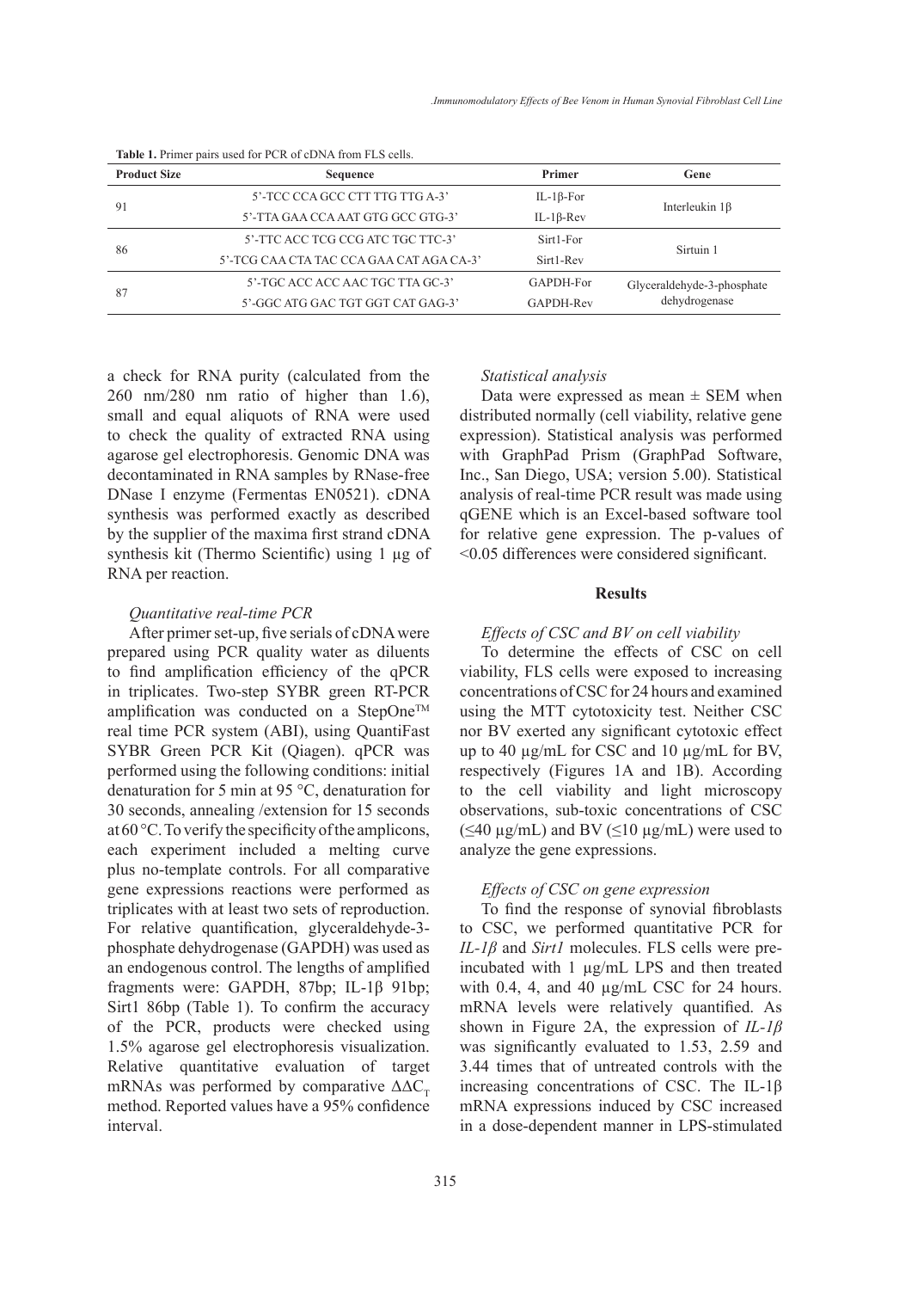

Figure 1 (A and B). Dose-dependent effects of CSC and BV on synovial cells viability. Viability was estimated by MTT cytotoxicity test. Results are presented as mean +/- standard error. \*Represents p-value <0.05 compared to the control.

cells (Figure 2A). No change was seen for Sirt1 mRNA after treatment with any concentrations of CSC (Figure 2B).

#### *Effect of BV on LPS-induced gene expression*

To analyze the influence of BV on synovial fibroblasts, FLS cells were pre-incubated with 1 µg/mL LPS and then treated with three different concentrations of BV for 24 hours prior to the qPCR. As shown in Figure 3A, the expression of *IL-1β* was significantly up-regulated after the exposure of cells to 0.1 µg/mL BV and downregulated when 10 µg/mL of BV was added to the cell culture media. The amount of expression increased by 1.61 fold in the lower concentrations of BV and decreased by 0.48 fold at the higher concentrations of BV. Statistically no significant difference was seen for the concentration of  $1 \mu g$ / mL BV (Figure 3A). Interestingly, the expression of *Sirt1* in exposed cells increased following the concentrations of 0.1 µg/mL and 1 µg/mL BV and decreased following treatment with 10  $\mu$ g/ mL BV (Figure 3B). As depicted in the Figure 3B, a 3.47 fold increase in *Sirt1* mRNA was also



**Figure 2 (2A and 2B).** qPCR analysis of the mRNA levels of *IL-1β* and *Sirt1* after normalization to GAPDH gene. (A) Dose-dependent increase of *IL-1β* gene expression in FLS by CSC. (B) No significant changes of Sirt1 mRNA in FLS. \* represents p-value <0.05 compared to the control.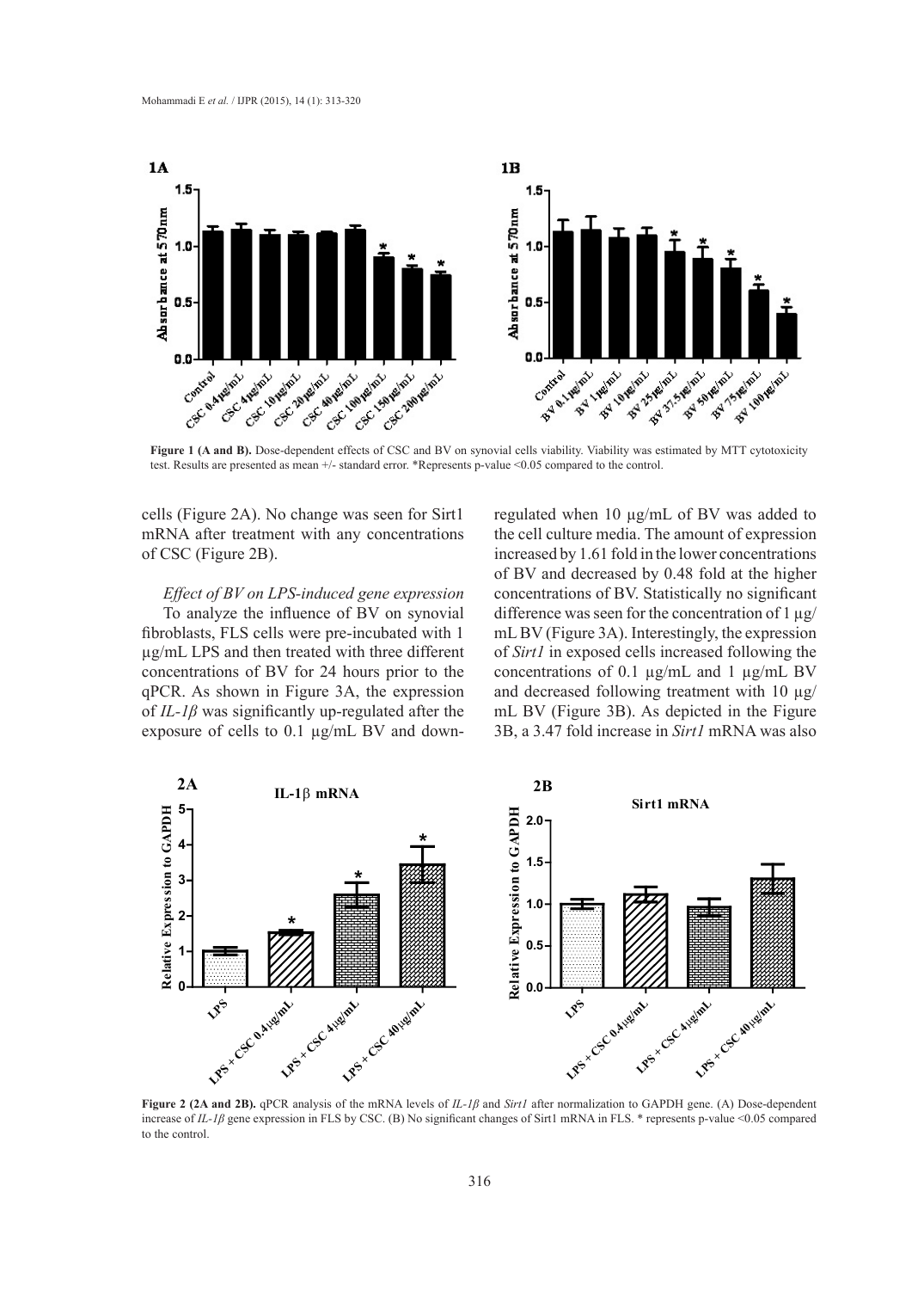

concentrations of BV for 24 h. RNA were quantified by qPCR and normalized to GAPDH. \* represents p-value <0.05 compared to the control.

noted after the exposure of cells to the  $1 \mu g/mL$ of BV.

# *Modulation of CSC gene response by BV*

To examine whether BV can modulate the immunotoxic effects of CSC in FLS cells 1 µg/ mL LPS was added to the cell media for 24 hours and then treated with 40 µg/mL CSC alone or in combination with 10 µg/mL BV for 24 hours. As shown in Figure 4A, BV has significantly attenuated the CSC-induced *IL-1β* mRNA by 50%, although *IL-1β* mRNA was still higher in BV exposed cells than LPS-treated cells. Different results were obtained for *Sirt1* gene expression; no significant changes were made by CSC alone or in combination with BV in the levels of *Sirt1* mRNA.

# **Discussion**

One of the most important components of the intimal lining layer of the healthy synovium, is FLS, which cellular characteristics can changed under different environmental conditions. One of the important pathologic features of FLS is its ability to secrete cytokines like IL-1. Indeed,



concentrations of BV for 24 h. Gene expressions were quantified by qPCR and normalized based on GAPDH. \* represents p-value <0.05 compared to the control.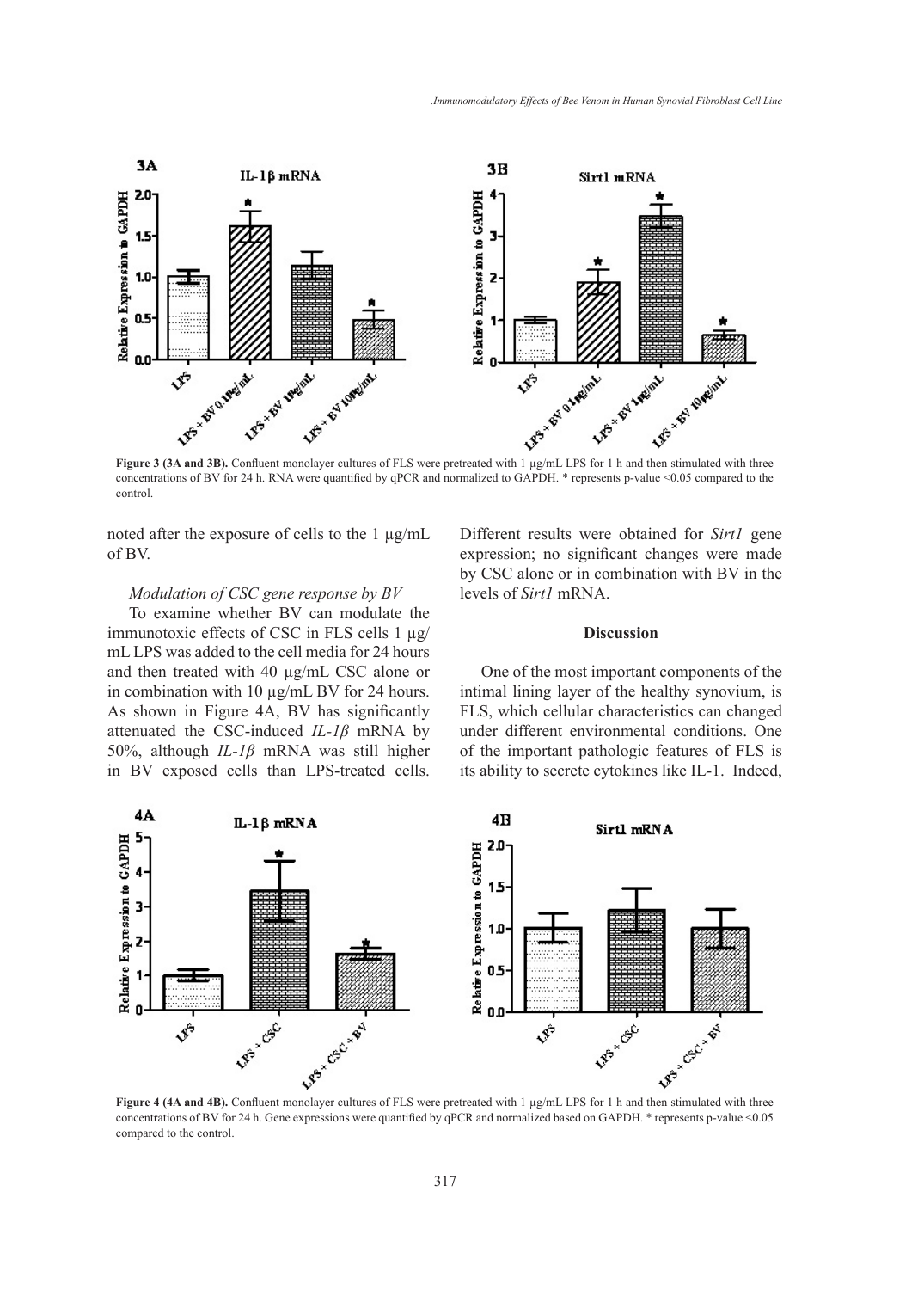Sirt1 protein and gene expression is increased in synovial tissues and cells of RA patients suggesting an important role for Sirt1 in the pathogenesis of RA (10).

The idea behind the current research is to find a link between the most important risk factor of rheumatoid arthritis disease and the inflammatory response in normal FLS using gene expression analysis. To achieve this aim, expression of inflammatory cytokines *IL-1β* and *Sirtuin 1* genes were assessed by quantitative real-time PCR. The gene expression of FLS obtained from RA patients significantly distorts in the higher passages (17). That is why we have investigated the gene expression patterns during the passage 3 and passage 5. Mycoplasma is a microorganism that sometime contaminates cell banks and affects the expression of some genes and proteins (16). Surprisingly, this microorganism has been defined as a cause of RA development before (17). That is why we had to routinely check the FLS cells using the most reliable PCR test applied for this special kind of contamination. Based on the viability assay, we have found that doses of up to 40  $\mu$ g/ mL were the most optimal doses to treat the cells with CSC (FIgure 1A). This is consistent with other *in-vitro* assays on the determination of the sub-toxic doses of CSC in different cell lines (19). It has been reported that concentrations greater than 10 µg/mL of BV may lead to the disintegration of FLS in culture (20). Based on these data and our MTT assay (Figure 1B), it seems that the sub-toxic concentrations of BV should be within the range of up to 10  $\mu$ g/mL. This is also similar to the previous experiments made in synovial fibroblasts of patients with rheumatoid arthritis (15). Therefore the gene expression analyses were designed at three concentrations of BV (Figures 3 and 4).

The first description of the association between cigarette smoke and RA dates back to 1987 (21). Cigarette smoke is a complex mixture containing more than 4000 chemicals including some inflammatory agents. It has also been shown that CSC up-regulates gene expression of some inflammatory cytokines including *IL-1β* (3). 3-methylcholanthrene, benzo[a]pyrene, and 2,3,7,8-tetrachlorodibenzo-p-dioxin are some of the ingredients of cigarette smoke.

The expression of *IL-1β* has been shown to be increased by these chemicals in RA patient derived SV40 T antigen-transformed human fibroblast-like synoviocyte line MH7A (2). In the present study a dose-dependent increase was seen for *IL-1β* mRNA. LPS-induced production of prostaglandin E2 and nitric oxide decreased it in Raw 264.7 cells at concentrations of 0.5–5 μg/ mL BV (13). In contrast, a significant increase in the mRNA level of several pro-inflammatory genes was seen with no changes in NF-κB activation when FLS were exposed to 0.5 or 5 μg/ mL of BV (20). As shown in Figures 3 and 4, upregulation and down-regulation of *IL-1β* mRNA are observed for the lower concentration (0.1  $\mu$ g/mL) and also higher concentration of BV (10 µg/mL), respectively. Surprisingly, Hamedani and co-workers reported a stimulatory effect of BV at concentrations of 0.05 μg/mL and an inhibitory effect of BV at concentrations lower than 0.05 μg/mL when the human monocyte cell line (K562) was treated with BV (22).

Up to now, two sets of completely different results have been reported on the role of Sirt1 in inflammation; some researchers have reported an anti-inflammatory role of this protein and others reported a completely different role for Sirt1. The conclusions of the former were based on the activation of Sirt1 by resveratrol and reduction of inflammatory response in fibroblasts or human rheumatoid cell line, MH7A (23, 24). The latter obtained the same response by using different sirtuin inhibitors (25, 26). In addition, constitute overexpression of *Sirt1* has been shown to have anti-apoptotic and pro-inflammatory effects in FLS (10), while *Sirt1* over-expression suppress the NF-B and inflammation in osteoclasts (27). This inconsistency has never been seen before in other chronic inflammatory conditions like COPD where only the anti-inflammatory function of Sirt1 has been reported (28, 29). Although the exact role of Sirt1 in inflammation is not yet clear, the results of present study support the pro-inflammatory effects for this histone deacetylase. As seen in Figure 2B, no significant changes were detected when FLS was exposed to different concentrations of CSC. These data does not support a role for CSC on transcriptional level of sirtuin. The result was different when MonoMac6 cells from COPD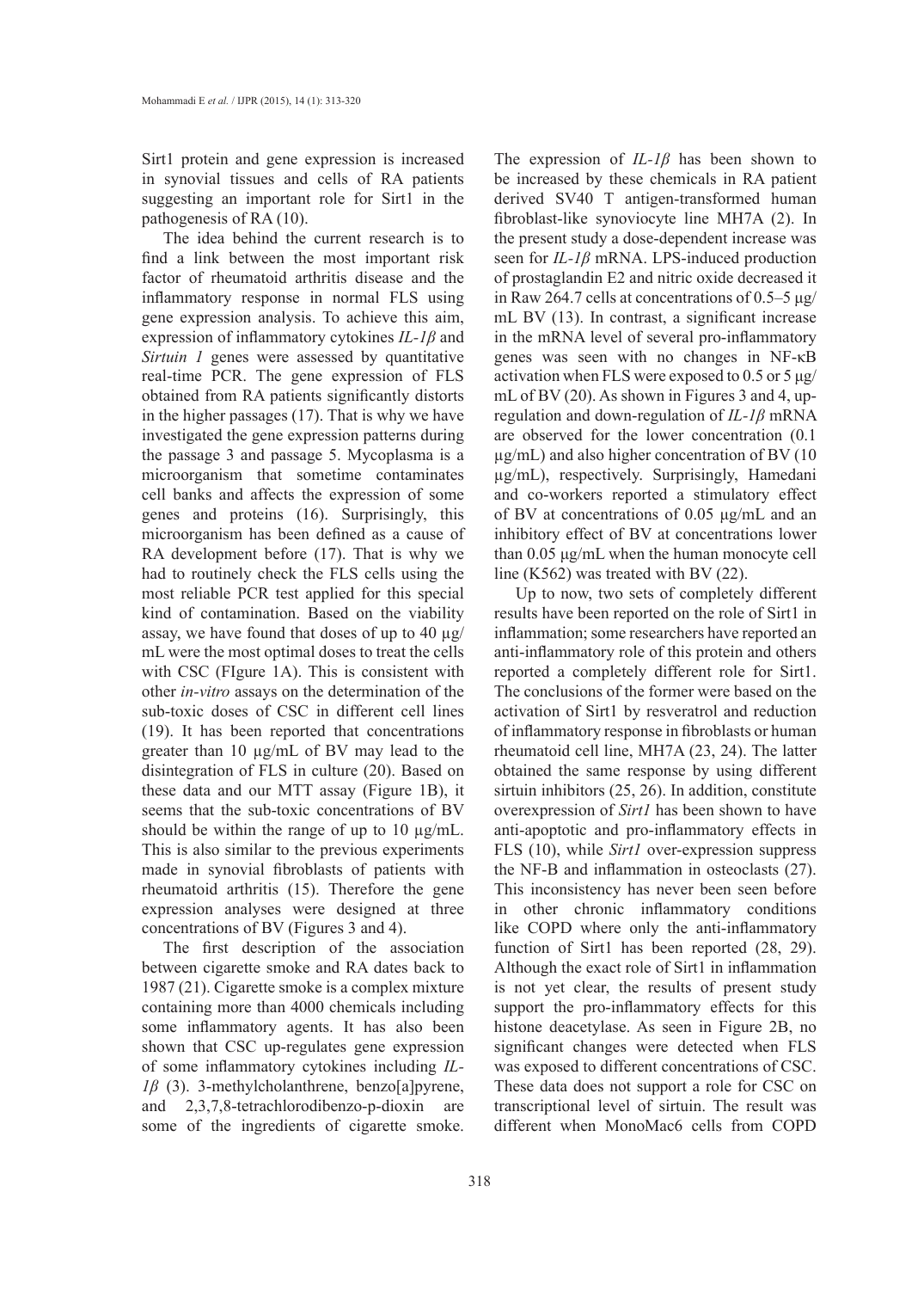patients were used, in which CSC decreased Sirt1 level in a dose dependent manner (30). Our data showed that with an exception, the trend for *Sirt1* mRNA is the same as *IL-1β* mRNA; the lower concentrations of BV  $(0.1 \text{ µg/mL})$ increases the transcriptional levels of *Sirt1*, but higher concentrations of BV (from 10 µg/mL) deceases *Sirt1* mRNA (Figure 3B). As is shown in Figure 3B, the concentration of 1 µg/mL BV augmented the expression of *Sirt1*, which can be interpreted as the immunomodulatory effects of BV on immune response in FLS and this report may confirm the therapeutic effects of BV on RA and other immune-related disorders (31).

#### **Acknowledgment**

This work was a part of the PhD thesis of E. Mohammadi at Shahid Beheshti University of Medical Sciences (SBUMS). The authors would like to thank Dr. Nastaran Nafissi-Varcheh and Dr. Sina Adrangi from the department of pharmaceutical biotechnology of SBUMS for providing the ABI real time PCR system.

#### **References**

- (1) Källberg H, Ding B, Padyukov L, Bengtsson C, Rönnelid J, Klareskog L and Alfredsson L. Smoking is a major preventable risk factor for rheumatoid arthritis: estimations of risks after various exposures to cigarette smoke. *Ann. Rheum. Dis.* (2011) 70: 508-511.
- Tamaki A, Hayashi H, Nakajima H, Takii T, Katagiri (2) D, Miyazawa K, Hirose K and Onozaki K. Polycyclic aromatic hydrocarbon increases mRNA level for interleukin 1 beta in human fibroblast-like synoviocyte line via aryl hydrocarbon receptor. *Biol. Pharm. Bull.* (2004) 27: 407-410.
- (3) Shizu M, Itoh Y, Sunahara R, Chujo S, Hayashi H, Ide Y, Takii T, Koshiko M, Chung SW, Hayakawa K, Miyazawa K, Hirose K and Onozaki K. Cigarette smoke condensate upregulates the gene and protein expression of proinflammatory cytokines in human fibroblast-like synoviocyte line. *J. Interferon Cytokine Res*. (2008) 28: 509-521.
- Bartok B and Firestein GS. Fibroblast-like (4) synoviocytes: key effector cells in rheumatoid arthritis*. Immunol. Rev.* (2010) 233: 233-255.
- Chang SK, Gu Z and Brenner MB. Fibroblast-like (5) synoviocytes in inflammatory arthritis pathology: the emerging role of cadherin-11. *Immunol. Rev*. (2010) 233: 256-266.
- Alten R, Gomez-Reino J, Durez P, Beaulieu A, Sebba A, (6) Krammer G, Preiss R, Arulmani U, Widmer A, Gitton

X and Kellner H. Efficacy and safety of the human anti-IL-1beta monoclonal antibody canakinumab in rheumatoid arthritis: results of a 12-week, phase II, dose-finding study. *BMC Musculoskelet Disord.* (2011) 12: 153.

- (7) Imai S, Armstrong CM, Kaeberlein M and Guarente L. Transcriptional silencing and longevity protein Sir2 is an NAD-dependent histone deacetylase. *Nature* (2000) 403: 795-800.
- Chung S, Yao H, Caito S, Hwang JW, Arunachalam (8) G and Rahman I. Regulation of SIRT1 in cellular functions: role of polyphenols. *Arch. Biochem. Biophys*. (2010) 501: 79-90.
- (9) Yeung F, Hoberg JE, Ramsey CS, Keller MD, Jones DR, Frye RA and Mayo MW. Modulation of NFkappaB-dependent transcription and cell survival by the SIRT1 deacetylase. *EMBO J.* (2004) 23: 2369- 2380.
- (10) Niederer F, Ospelt C, Brentano F, Hottiger MO, Gay RE, Gay S, Detmar M and Kyburz D. SIRT1 overexpression in the rheumatoid arthritis synovium contributes to proinflammatory cytokine production and apoptosis resistance. *Ann. Rheum. Dis.* (2011) 70: 1866-1873.
- Karimi A, Ahmadi F, Parivar K, Nabiuni M, (11) Haghighi S, Imani S and Afrouzi H. Effect of honey bee venom on lewis rats with experimental allergic encephalomyelitis, a model for multiple sclerosis. *Iran. J. Pharm. Res*. (2012) 11: 671-678.
- (12) Saberi Najafabadi M and Tahmasebi MA. Honeybee: The flying pharmacist. *Iran. J. Pharm. Res*. (2004) 3: 89-89.
- (13) Park HJ, Lee SH, Son DJ, Oh KW, Kim KH, Song HS, Kim GJ, Oh GT, Yoon DY and Hong JT. Antiarthritic effect of bee venom: inhibition of inflammation mediator generation by suppression of NF-kappaB through interaction with the p50 subunit. *Arthritis Rheum.* (2004) 50: 3504-3515.
- (14) Nam KW, Je KH, Lee JH, Han HJ, Lee HJ, Kang SK and Mar W. Inhibition of COX-2 activity and proinflammatory cytokines (TNF-alpha and IL-1beta) production by water-soluble sub-fractionated parts from bee (Apis mellifera) venom. *Arch. Pharm. Res*. (2003) 26: 383-388.
- (15) Hong SJ, Rim GS, Yang HI, Yin CS, Koh HG, Jang MH, Kim CJ, Choe BK and Chung JH. Bee venom induces apoptosis through caspase-3 activation in synovial fibroblasts of patients with rheumatoid arthritis. *Toxicon.* (2005) 46: 39-45.
- (16) Young L, Sung J, Stacey G and Masters JR. Detection of Mycoplasma in cell cultures. *Nature Protocols* (2010) 5: 929-934.
- (17) Neumann E, Riepl B, Knedla A, Lefèvre S, Tarner IH, Grifka J, Steinmeyer J, Schölmerich J, Gay S and Müller-Ladner U. Cell culture and passaging alters gene expression pattern and proliferation rate in rheumatoid arthritis synovial fibroblasts. *Arthritis Res. Ther.* (2010) 12: 83.
- (18) Johnson SM, Bruckner F and Collins D. Distribution